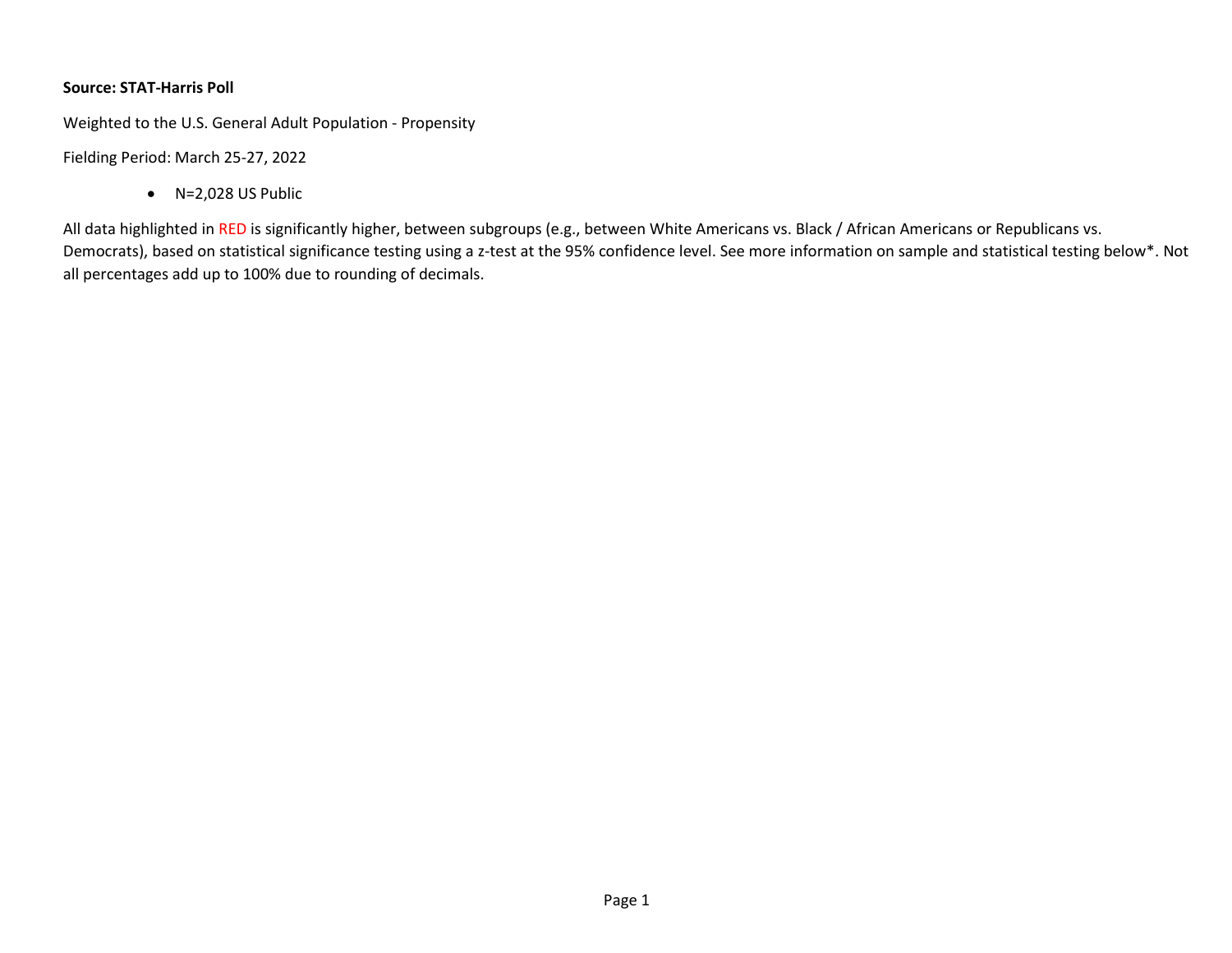Which of the following best describes your feeling about receiving a second booster shot if it becomes recommended by health professionals?

Base: Vaccinated (n=1,532)

|                                                                                                                             |       | Gender      |        | Age                       |                                            |                          |                               | Political |            |       | Ethnicity                              | Parent                          |          |        |                      |
|-----------------------------------------------------------------------------------------------------------------------------|-------|-------------|--------|---------------------------|--------------------------------------------|--------------------------|-------------------------------|-----------|------------|-------|----------------------------------------|---------------------------------|----------|--------|----------------------|
|                                                                                                                             | Total | <b>MALE</b> | FEMALE | Gen Z<br>(age<br>$18-24)$ | <b>Millennials</b><br>$\sqrt{(age 25-40)}$ | Gen X<br>(age<br>$41-56$ | Boomer+<br>$\sqrt{(age 57+)}$ | GOP       | <b>DEM</b> | White | <b>Black or</b><br>African<br>American | Asian or<br>Pacific<br>Islander | Hispanic | Parent | <b>Not</b><br>Parent |
| I will in general<br>receive a<br>second booster<br>shot if it<br>becomes<br>recommended<br>to me.                          | 60%   | 58%         | 63%    | 48%                       | 57%                                        | 52%                      | 73%                           | 54%       | 68%        | 65%   | 53%                                    | 73%                             | 43%      | 62%    | 60%                  |
| will only<br>receive a<br>second booster<br>shot if a new<br>variant arises or<br>my area has a<br>COVID surge in<br>cases. | 22%   | 24%         | 19%    | 30%                       | 29%                                        | 21%                      | 14%                           | 17%       | 26%        | 18%   | 32%                                    | 18%                             | 36%      | 20%    | 23%                  |
| I have no plans<br>to receive a<br>second booster<br>even if it<br>becomes<br>recommended                                   | 18%   | 18%         | 18%    | 22%                       | 14%                                        | 27%                      | 13%                           | 29%       | 6%         | 18%   | 15%                                    | 9%                              | 21%      | 18%    | 17%                  |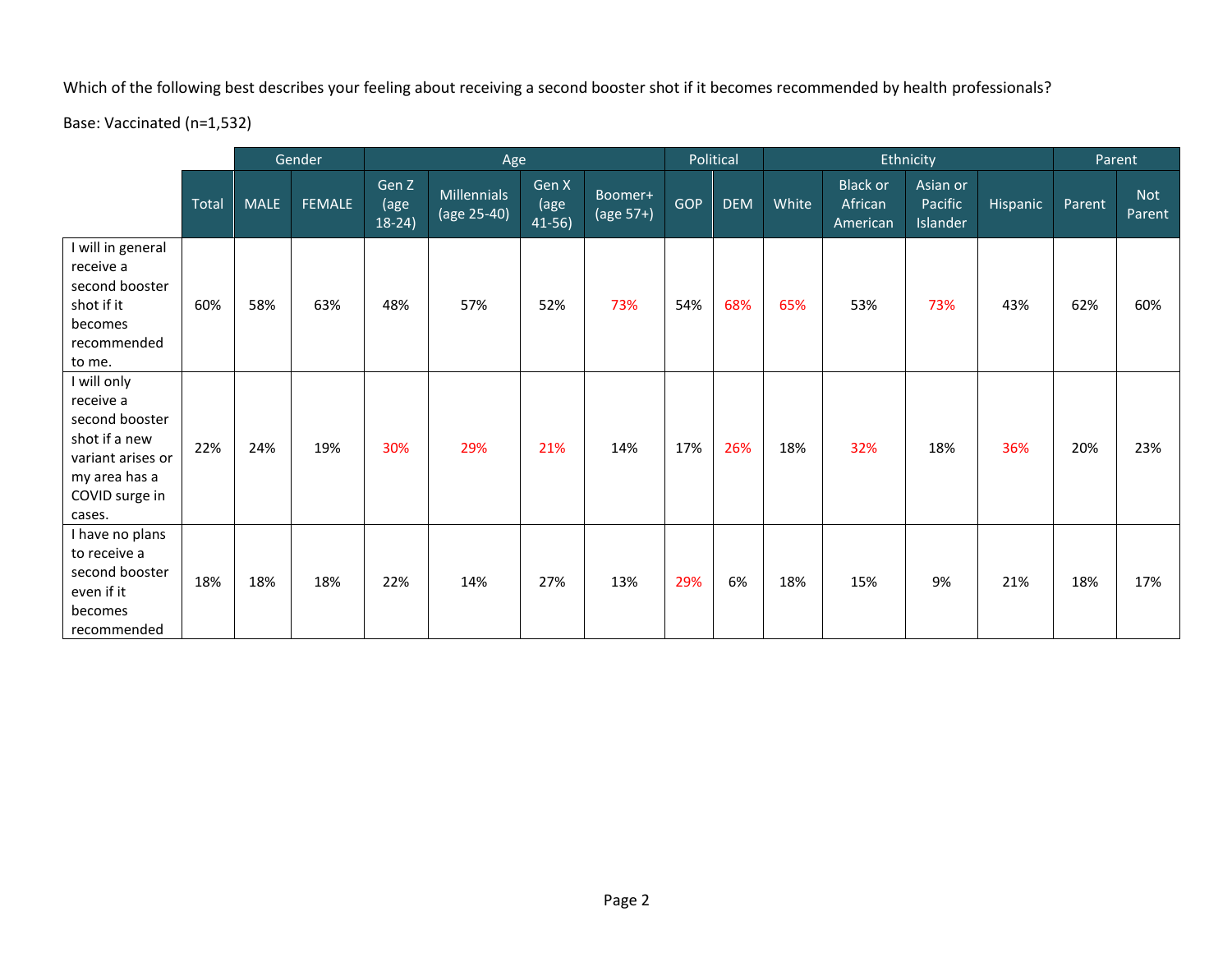## How much have you been doing of the following?

Percentage at least a little bit (A Lot/ A Little Bit)

|                                                                                                         |       | Gender      |               | Age                      |                                   |                                        |                      | Political |            | Ethnicity |                                        |                                 |          | Parent |                      | Vaccination status |              |
|---------------------------------------------------------------------------------------------------------|-------|-------------|---------------|--------------------------|-----------------------------------|----------------------------------------|----------------------|-----------|------------|-----------|----------------------------------------|---------------------------------|----------|--------|----------------------|--------------------|--------------|
|                                                                                                         | Total | <b>MALE</b> | <b>FEMALE</b> | Gen Z<br>(age 18-<br>24) | <b>Millennials</b><br>(age 25-40) | Gen X<br>$\sqrt{\text{age 41}}$<br>56) | Boomer+<br>(age 57+) | GOP       | <b>DEM</b> | White     | <b>Black or</b><br>African<br>American | Asian or<br>Pacific<br>Islander | Hispanic | Parent | <b>Not</b><br>Parent | <b>Vaccinated</b>  | Unvaccinated |
| Running<br>errands or<br>shopping<br>without a<br>mask on (e.g.,<br>grocery,<br>clothing<br>stores)     | 62%   | 65%         | 59%           | 57%                      | 67%                               | 56%                                    | 63%                  | 74%       | 53%        | 67%       | 48%                                    | 44%                             | 58%      | 63%    | 61%                  | 60%                | 68%          |
| Having my<br>children wear<br>a mask<br>indoors when<br>out in public                                   | 60%   | 68%         | 53%           | 34%                      | 66%                               | 56%                                    | 58%                  | 46%       | 75%        | 63%       | 63%                                    | 37%                             | 65%      | 60%    | $\sim$               | 65%                | 45%          |
| Eating out at<br>restaurants<br>without a<br>mask on                                                    | 57%   | 59%         | 55%           | 52%                      | 64%                               | 51%                                    | 57%                  | 71%       | 49%        | 63%       | 41%                                    | 40%                             | 52%      | 60%    | 54%                  | 56%                | 60%          |
| Going into<br>work without<br>a mask on                                                                 | 51%   | 56%         | 46%           | 39%                      | 57%                               | 50%                                    | 50%                  | 61%       | 47%        | 57%       | 37%                                    | 41%                             | 51%      | 56%    | 45%                  | 50%                | 56%          |
| Travel<br>domestically                                                                                  | 39%   | 45%         | 33%           | 35%                      | 47%                               | 37%                                    | 34%                  | 51%       | 36%        | 43%       | 31%                                    | 32%                             | 36%      | 45%    | 32%                  | 40%                | 36%          |
| Attending<br>high-capacity<br>events<br>without a<br>mask on (e.g.,<br>concerts,<br>sporting<br>events) | 31%   | 36%         | 26%           | 39%                      | 45%                               | 23%                                    | 22%                  | 41%       | 28%        | 34%       | 23%                                    | 23%                             | 30%      | 34%    | 27%                  | 29%                | 36%          |
| Travel<br>internationally                                                                               | 17%   | 21%         | 14%           | 30%                      | 31%                               | 11%                                    | 6%                   | 16%       | 23%        | 17%       | 18%                                    | 18%                             | 30%      | 22%    | 11%                  | 19%                | 13%          |